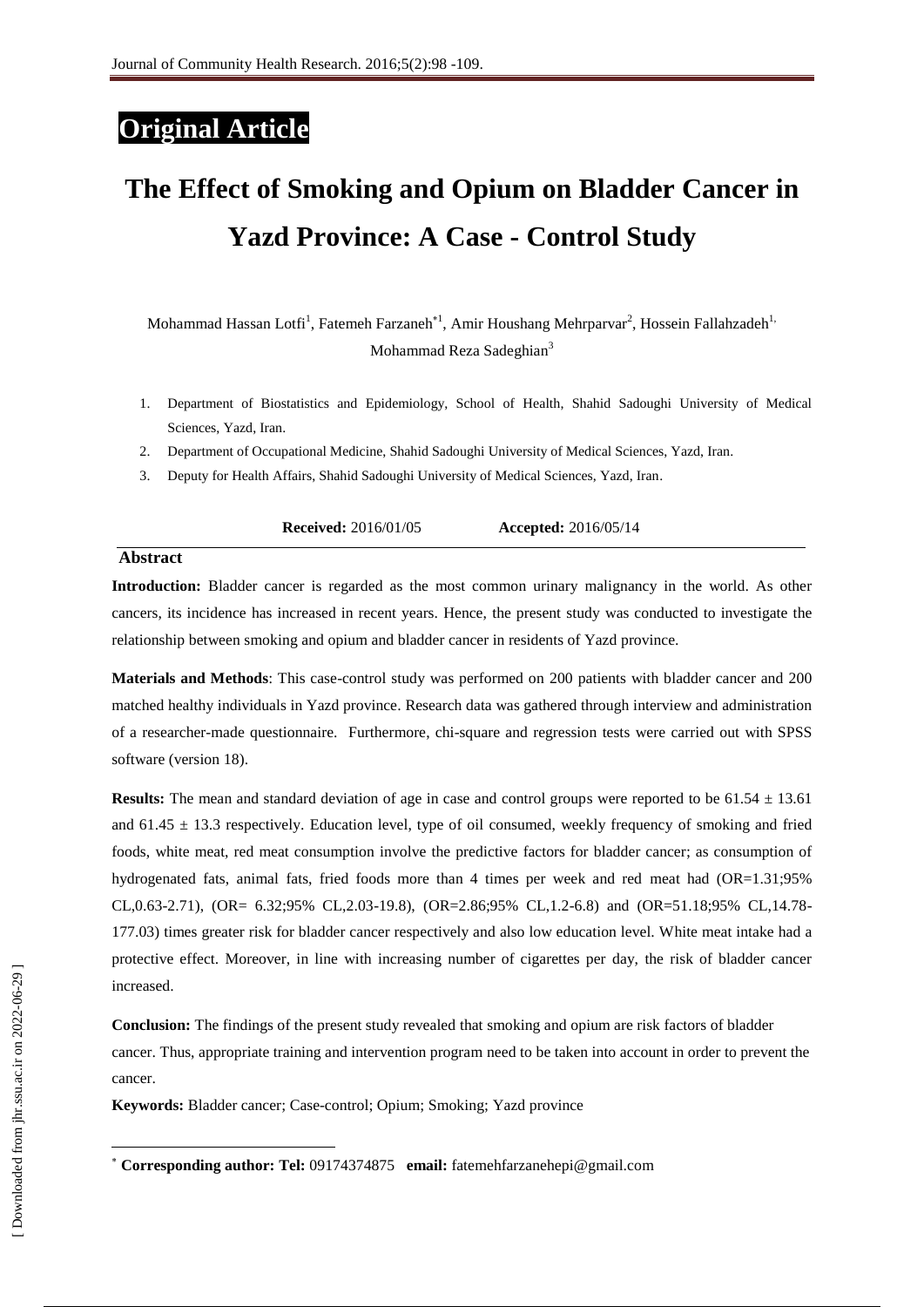# **Introduction**

Cancer is a general term for a large group of diseases that can affect any part of the body, also known as the neoplasm or malignancy. Cancer is the rapid growth of abnormal cells which can spread to different organs  $\left[1\right]$ . Today, cancer is a health problem in many countries around the world. As a matter of fact, currently cancer is the second leading cause of death in the developed countries and is the third in the developing countries<sup>[2]</sup>; so as in America a quarter of deaths is caused by  $cancer^{[3]}$ . In Iran, after cardiovascular diseases and accidents, cancer is the third leading cause of death  $[4]$ . Due to its rapid growth, cancer is posed as a major health problem regarded as a priority in the healthcare  $[5]$ . In the developing countries, burden of cancer is increasing because of infectious diseases control and increased aging. In this regard, between 1990- 2010, the number of cancer cases was reported to be 30% and 71% in the developed and developing countries respectively  $[6]$ .

Bladder cancer is the most common urinary malignancy in many areas of the world  $[7]$ .Transitional epithelium cells cover from renal pelvis to ureter, bladder and two-thirds of urethra. Although cancers may occur anywhere, 90% of malignancies are in bladder [8]. Men more than women are at risk of bladder cancer  $[9, 10]$ . The incidence of bladder cancer in men is 2.5-4 times higher than that of women<sup>[11]</sup>. More than 12 million new cases of bladder cancer occur worldwide per year, and nearly 145,000 people die from this disease  $^{[12]}$ . There were 72,570 new cases of

bladder cancer in 2013 with 15,210 related deaths in the United States  $^{[13]}$ . In 2009, agestandardized cancer incidence rate in Iran was 12.59 and 3.28 for men and women respectively\_ in Yazd, as the third-most common cancer city of Iran, the agestandardized cancer incidence rate was 17.05 [14]. Bladder cancer has a high mortality rate and statistics in Iran indicates that it is considered as an important disease, since its incidence is increasing  $[15]$ . In Iran, survival of patients with bladder cancer has been reported to be less than cancers in other regions  $[6]$ . According to findings of various studies, the most important risk factors of this cancer involve smoking, occupational exposure, genetic factors, gender and some fruits and vegetables intake  $[16, 17]$ . Due to different risk factors, the incidence and mortality rate of bladder cancer varies in different regions<sup>[15]</sup>.so that may be up to 15 times difference. The age-standardized incidence rate is different from 21 per hundred thousand men in Eastern Europe to 1.5 per hundred thousand men in Central Africa<sup>[18]</sup>.

Five provinces of Iran with highest incidence of bladder cancer are Yazd, Fars, Gilan, Isfahan, and Khorasan<sup>[19]</sup>. Smoking is a strong risk factor for bladder cancer in the both sexes  $[20]$ . In smokers, the risk is 2-4 times higher than non-smokers and with increasing of intensity or duration of smoking, the risk increases, as well. After1-4 years and 25 years of quitting, the risk is reduced more than 30% and 60% respectively, yet it never reaches the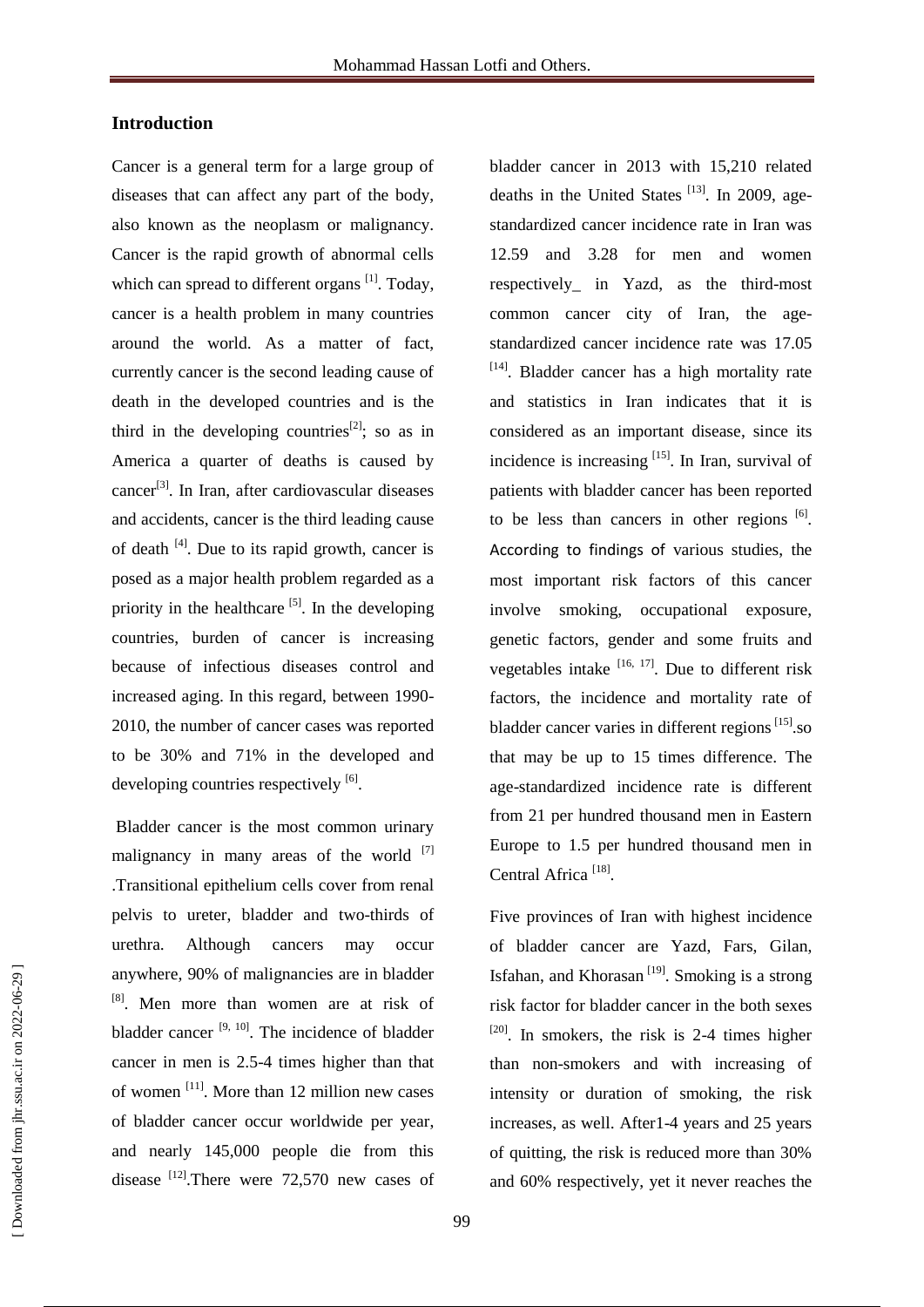risk of non-smokers [21]. Cigarette smoking has been observed in 50-60% of men and 20-30% of women suffering from this cancer. Smoking may be carcinogenic with two mechanisms: 1.metabolites like nitrosamine and naphthyl amine released into the bloodstream through the lungs and 2. Increased urinary excretion of tryptophan metabolites  $[22]$ . The results of different studies have demonstrated that global burden of bladder cancer will be increased in the future, especially in the developing countries, which is mainly related to the significant prevalence of continuous smoking  $[15]$ . Since prospective cohort or case-control studies in Yazd province has not been conducted yet this study aimed to determine the relationship between smoking and opium with the bladder cancer prevalence within people living in the Yazd province.

#### **Materials and Methods**

This case-control study was conducted on patients suffering from bladder cancer in Yazd province. According to significance level of 5%, power of 80% and odds ratio of 2.5 for risk factors and using statistical software, total sample size was400, 200 patients in each. (n=200 in case and n=200 in control group).

Inclusion criteria were patients whose bladder cancer was proven, and pathologically confirmed between 2009-2013 in Yazd Cancer Center. Sampling was done through consensus. Moreover, address and phone number of patients were taken. After describing the study, information needed to be collected in person or by phone. The controls were selected from their neighbors, which were matched with the study group in regard with age, sex and location. Age matching was done via frequency matching; thus, the control subjects were matched for  $2 \pm \text{years}$ . Previous studies have shown that bladder cancer is more common in men than women which increases with age. Hence, in order to figure out the role of other causes, three variables including age, sex and residence were adjusted.

The study questionnaire consists of 6 parts:(1)Social–demographic characteristics (age, gender, religion, marital status, family size, location, blood group), (2) socioeconomic factors (education, occupation, income, home ownership status and insurance coverage), (3) lifestyle related factors (smoking, hubble-bubble and pipe smoking, opium, alcohol, physical activity and diet), (4) family history related factors, taking drugs such as painkillers and cyclophosphamide, (5)factors related to history of systemic disease, chronic recurrent infections in urinary tract, kidney and bladder stones and Schistosomiasis, and (6) factors related to radiation exposure of lower body, exposure to chemicals or use of hair color. For validation, the questionnaire was substantiated by a team of specialists.

This study was approved by the Shahid Sadoughi University of Medical Sciences Research Ethic Committee (No:17/1/8257). In order to analyze the study data, SPSS software (version 18), SPSS Inc., Chicago IL) was used applying chi-square test in order to find the relationship between bladder cancer and its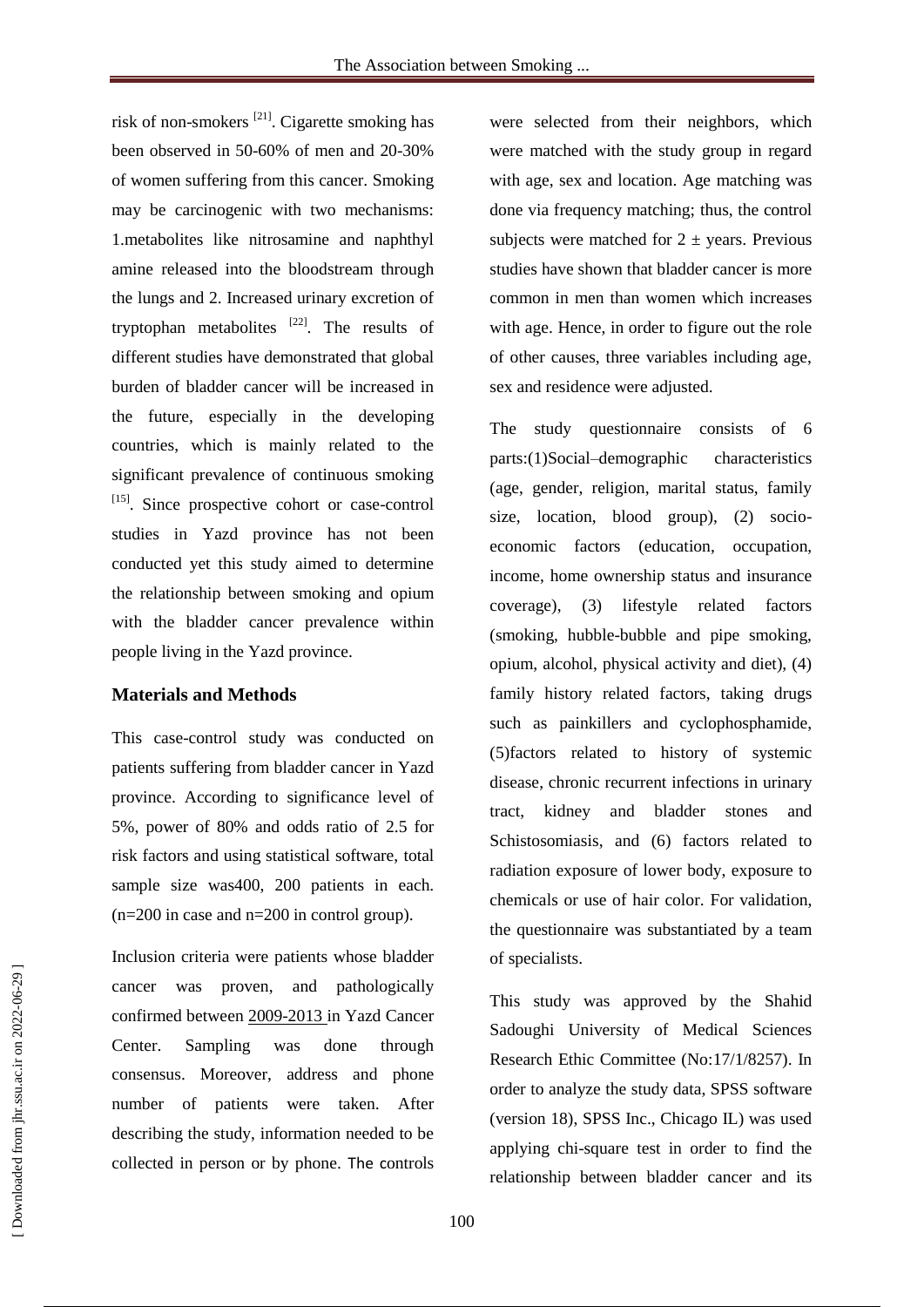risk factors .Using forward logistic model, effects of confounding factors were eliminated and the most effective factors were detected. Significant level of test was set at 0.05 and the variables with significant level of  $\leq 0.2$  in univariate analysis, were entered into logistic regression model.

## **Results**

In the present study, 400 patients participated (case=200 and control=200). In both groups, 12.5% were females and 87.5% were males

and the mean and standard deviation of age in cases and controls were  $61.54 \pm 13.61$  and  $61.45 \pm 13.3$ years respectively, between which no significant differences were observed (p= 0.86).In the case group, 4% of patients were under 30, 39% were between 30 -60 and 57%were over 60 years of age. In the control group, 3.5%, 40.5% and 56%, were under 30, 30-60 and above 60 years old respectively. Most patients in both groups were married and Shia. Table 1 illustrates the demographic characteristics of both groups.

| <b>Variable</b>  |                          | <b>Case</b>         | <b>Control</b>    | OR(95% CI)          | P-value  |
|------------------|--------------------------|---------------------|-------------------|---------------------|----------|
|                  |                          | Frequency<br>$(\%)$ | Frequency $(\% )$ |                     |          |
|                  |                          |                     |                   |                     |          |
| <b>Education</b> | Illiterate               | 47(23.5)            | 17(8.5)           | $3.3(1.73-6.27)$    | < 0.0001 |
|                  | Primary and<br>secondary | 86(43)              | 103(51.5)         | $0.99(0.64 - 1.53)$ |          |
|                  | Above Diploma            | 67(33.5)            | 80(40)            | $1^*$               |          |
| <b>Total</b>     |                          |                     |                   |                     |          |
| family           | $<$ 1000000              | 127(66.8)           | 90(45.5)          | $2.32(1.20-4.49)$   |          |
| income           | 1000000-1500000          | 46(24.2)            | 80(40.4)          | $0.94(0.46 - 1.91)$ | < 0.0001 |
|                  | >1500000                 | 17(8.9)             | 28(14.1)          | $1^*$               |          |
| Family           | $\leq4$                  | 42(21)              | 56(28)            | $1^*$               |          |
| size             | $5-6$                    | 73(36.5)            | 98(49)            | $0.99(0.6 - 1.64)$  | < 0.0001 |
|                  | $\geq$ 7                 | 85(42.5)            | 46(23)            | $2.46(1.44 - 4.21)$ |          |
| <b>Blood</b>     | A                        | 46(26.7)            | 66(37.9)          | $0.96(0.47-1.97)$   |          |
| groups           | $\bf{B}$                 | 21(12.2)            | 53(30.5)          | $0.55(0.25-1.21)$   | < 0.0001 |
|                  | $\Omega$                 | 87(50.6)            | 30(17.2)          | $4.02(1.93 - 8.39)$ |          |
|                  | AB                       | 18(10.5)            | 25(14.4)          | $1*$                |          |

**Table 1.** Demographic characteristics in case & control groups

\*Reference category.

Based on Table 1, education, monthly household income and blood group were significantly associated with the bladder cancer so as people who had lower education, lower income, who lived in large families showed greater risk of disease.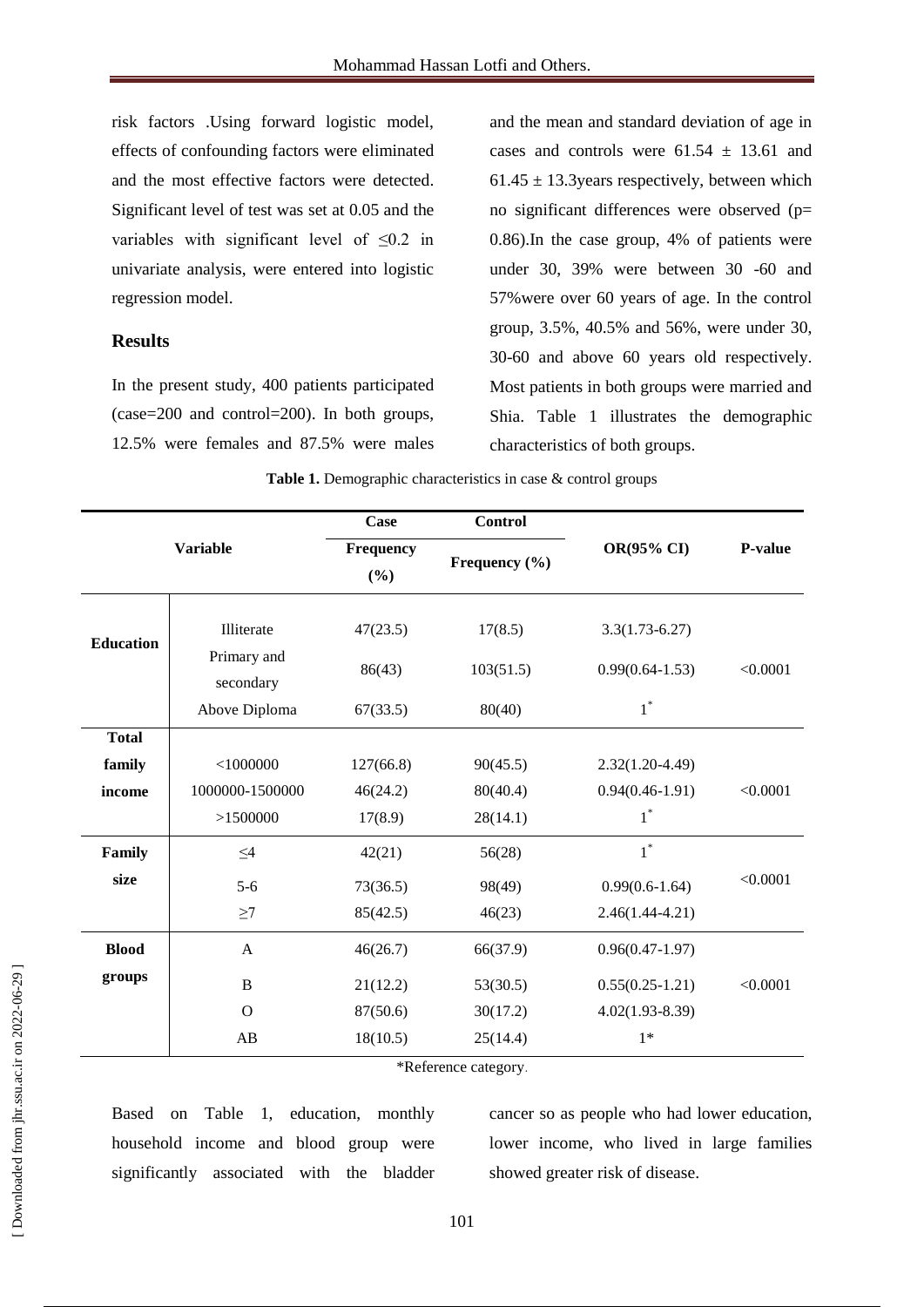Table 2 shows smoking and opium use in the both groups. Smoking status, smoking duration, number of cigarettes smoked per day and the age of starting smoking, were significantly associated with the risk of bladder cancer. The results of the present study

revealed people with a history of opium use, had 3.01 times more risk of bladder cancer. no statistically significant difference was observed between the type of opium used in the case and control group, and in both groups us of opium was dominant

**Case Control Frequency OR(95% CI) P-value (%) Frequency (%) Cigarette smoking** No (do not use) 74(37) 129(64.5)  $1^*$ yes 98(49) 54(27) 3.16(2.04-4.9) <0.0001 quit smoking 28(14) 17(8.5) 2.87(1.47-5.59) **Smoking duration** 1-9 years  $7(5.6)$  11(15.9) \* <0.0001 10-20 years 26(20.8) 33(47.8) 1.23(0.42-3.63) 21-30 years 45(36) 20(29) 3.53(1.19-10.45) 31 years≤ 47(37.6) 5(7.2) 14.77(3.93-55.41) **The number of cigarettes smoked per day**  $10<$  22(17.6) 52(75.4)  $1^*$ 20-11  $47(37.6)$   $10(14.5)$   $11.10(4.77-25.86)$   $\leq 0.0001$ 30-21 24(19.2) 4(5.8) 14.18(4.4-45.69)  $31 > 32(25.6)$   $3(4.3)$   $25.21(6.98-91.05)$ **Age of smoking onset** 20 \ 57(45.6) 8(11.6) 18.52(5.2-65.92) <0.0001 30-21 51(40.8) 23(33.3) 5.76(1.83-18.07) 40-31 12(9.6) 25(36.2) 1.24(0.36-4.31) 41< 5(4) 13(18.8) 1 \* **Exposed to cigarette smoke** yes 80(40.6) 47(23.5) 2.22(1.44-3.43) <0.0001 No  $117(59.4)$   $153(76.5)$ \* **Opium History** yes  $52(26.1)$   $21(10.5)$   $3.01(1.73-5.23)$ <0.0001 No  $147(73.9)$  179(89.5)  $1^*$ **History of Hubble bubble and pipe** yes  $45(22.6)$   $20(10)$   $2.63(1.48-4.64)$ 0.001 No  $154(77.4)$   $180(90)$  $1^*$ **History of alcohol** yes  $17(8.5)$   $7(3.5)$   $2.57(1.04-6.35)$ 0.034 No  $182(91.5)$  193(96.5)  $1^*$ 

**Table 2.** The ORs between bladder cancer and using cigarette derivatives opioid and alcohol

\*Reference category \_ Frequency distribution of cigarette derivatives opioid and alcohol related variables and

odds ratio and the 95% reliability interval in bladder cancer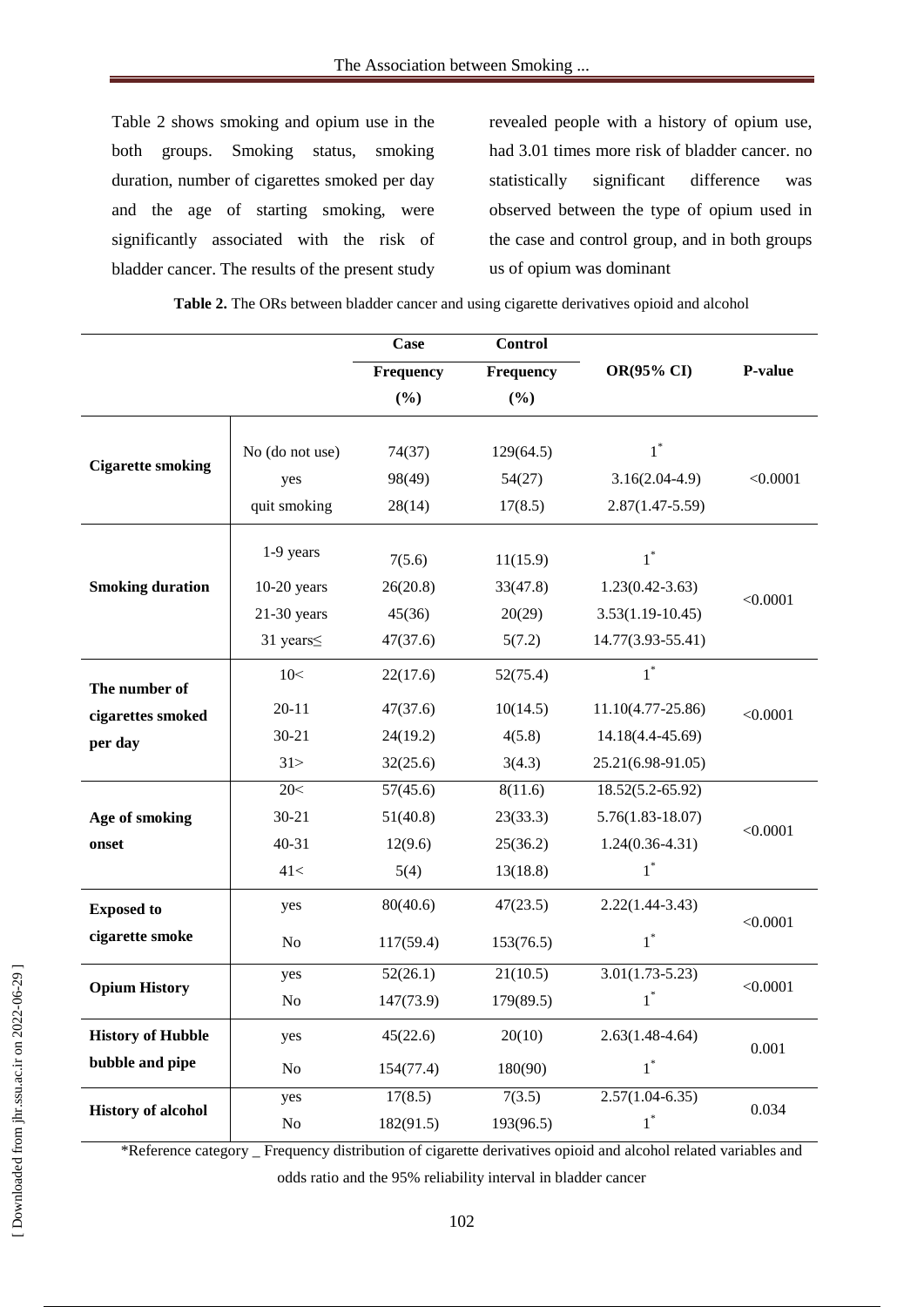| <b>Variable</b>                           |                                             | Case                            | <b>Control</b>                  |                                                     |          |
|-------------------------------------------|---------------------------------------------|---------------------------------|---------------------------------|-----------------------------------------------------|----------|
|                                           |                                             | Frequency<br>(%)                | Frequency (%)                   | OR(95% CI)                                          | P-value  |
| <b>Physical</b><br>activity               | Regularly<br>Rarely<br>No Physical activity | 17(8.5)<br>28(14)<br>155(77.5)  | 31(15.5)<br>46(23)<br>123(61.5) | $1^*$<br>$1.11(0.56 - 2.36)$<br>$2.29(1.21 - 4.34)$ | 0.002    |
| <b>Type of</b><br>the<br>consuming<br>oil | Liquid oil<br>Solid oil<br>Animal oil       | 54(27)<br>114(57)<br>32(16)     | 97(48.5)<br>85(42.5)<br>18(9)   | $1^*$<br>$2.4(1.55-3.72)$<br>$3.19(1.64-6.21)$      | < 0.0001 |
| <b>Fried food</b><br>intake<br>(per week) | $l \geq$<br>$2 - 3$<br>$4 \leq$             | 36(18)<br>78(39)<br>86(43)      | 69(34.5)<br>90(45)<br>41(20.5)  | $1^*$<br>$1.66(1-2.75)$<br>$4.02(2.32 - 6.95)$      | 0.09     |
| <b>Red meat</b><br>intake                 | $l \geq$<br>$2 - 3$<br>$4 \leq$             | 34(12)<br>100(50)<br>76(38)     | 62(31)<br>103(51.5)<br>35(17.5) | $1^*$<br>$2.5(1.45-4.32)$<br>$5.61(3.02 - 10.41)$   | 0.05     |
| White<br>meat<br>intake                   | $1\geq$<br>$2 - 3$<br>$4 \leq$              | 57(28.5)<br>106(53)<br>37(18.5) | 62(39)<br>78(39)<br>97(48.5)    | $0.49(0.26 - 0.91)$<br>$0.73(0.41 - 1.31)$<br>$1^*$ | < 0.0001 |

**Table 3.** Comparison of physical activity and nutrition status in case and control groups with crude odds ratios.

\*Reference category

According to the Table, in terms of physical activity, a significant difference was observed between case and control group. Type of physical activity was not significantly different between the two groups; which most prevalent type of activity was walking. In terms of physical activity level per week, no significant differences were observed between the two groups. In addition, no difference was observed in smoked food intake between the two groups (p=0.24). Weekly consumption of red meat, white meat, frequency of fried food consumption and type of oil showed a significant difference between the two groups.

In order to find the pivotal and predictive factors of bladder cancer and to eliminate the confounding factors, variables that have a significant level of  $\leq 0.2$  in univariate analysis were entered into logistic regression model. As the results of the regression model is demonstrated in Table 4, education level, type of oil consumed, weekly frequency of fried foods consumption, white meat, red meat and smoking involve the predictive factors of bladder cancer.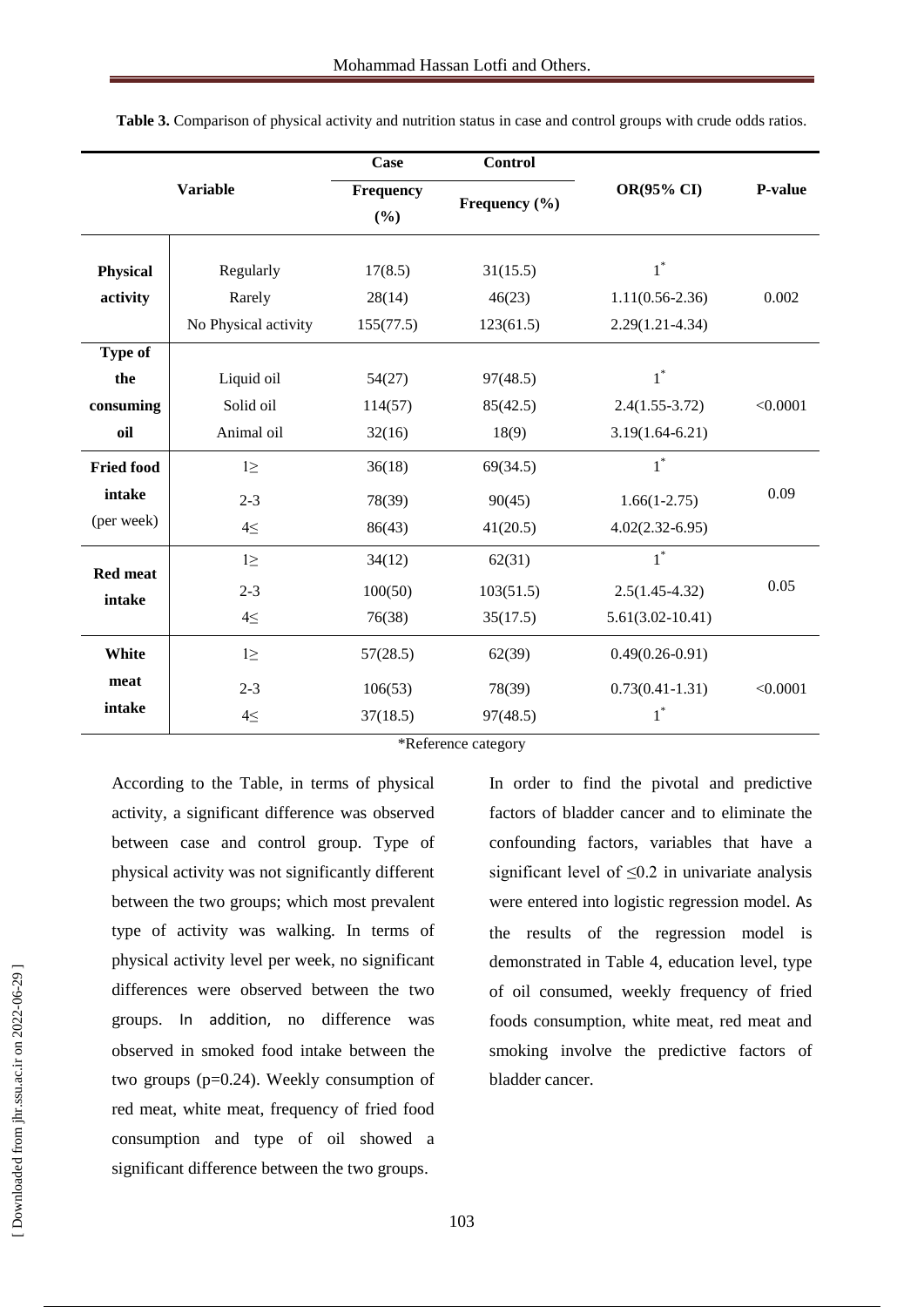|                   | <b>Variables</b>      | <b>Adjusted OR</b> | 95% CI         | P-value  |
|-------------------|-----------------------|--------------------|----------------|----------|
|                   | Illiterate            | 3.11               | $1.1 - 8.8$    | 0.008    |
| <b>Education</b>  | Primary and secondary | 0.62               | $0.29 - 1.32$  | 0.032    |
|                   | Above Diploma         | $1^*$              |                | 0.21     |
|                   | Liquid                | $1^*$              |                | 0.006    |
| oil               | Soil                  | 1.3                | $0.63 - 2.71$  | 0.46     |
|                   | Animal                | 6.32               | 2.03-19.8      | 0.001    |
| Fried food (per   | $1 \geq$              | $1^*$              |                | 0.005    |
| week)             | $2 - 3$               | 0.76               | $0.34 - 1.69$  | 0.5      |
|                   | $4 \leq$              | 2.86               | $1.2 - 6.8$    | 0.01     |
|                   | $1 \geq$              | $1^*$              |                | < 0.0001 |
| <b>Red Meat</b>   | $2 - 3$               | 6.82               | 2.56-18.11     | < 0.0001 |
|                   | $4 \leq$              | 51.18              | 14.78-177.03   | < 0.0001 |
|                   | $l \geq$              | 0.16               | $0.06 - 0.47$  | 0.003    |
| White meat        | $2 - 3$               | 0.35               | $0.13 - 0.94$  | 0.001    |
|                   | $4 \leq$              | $1^*$              | $\mathbf{1}$   | 0.039    |
| The number of     | Non-smoking           | $\overline{1}^*$   | $\overline{a}$ | < 0.0001 |
| cigarettes smoked | 10<                   | 0.37               | $0.14 - 0.92$  | 0.03     |
| per day           | $21 - 11$             | 11.11              | 4.09-30.22     | < 0.0001 |
|                   | $30 - 21$             | 19.47              | 4.7-80.68      | < 0.0001 |
|                   | 31 >                  | 44.65              | 8.03-248-14    | < 0.0001 |

**Table 4.** Effects of risk factors using adjusted logistic regression models

\*Reference category

# **Discussion**

In this case-control study, the relationship between smoking and drugs with bladder cancer risk was examined in patients whose cancer was diagnosed in 2009 -2013 in Yazd province. In both groups, three variables including age, sex and location, were matched to eliminate the impact of these factors on the risk of bladder cancer. In univariate analysis, education and income were significantly correlated with the risk of bladder cancer, though after taking into account the effects of other variables, only education remained significant. As a result, as subjects who had higher education were less likely to develop bladder cancer and those who were on low income had 2.32 times higher chance of developing bladder cancer. In Aminian's study, education level was not significantly different between cases and controls [23]. Sheikh Salim et al. proposed that mean years of education in control and case groups were 5.75 ,5.90 years respectively, between which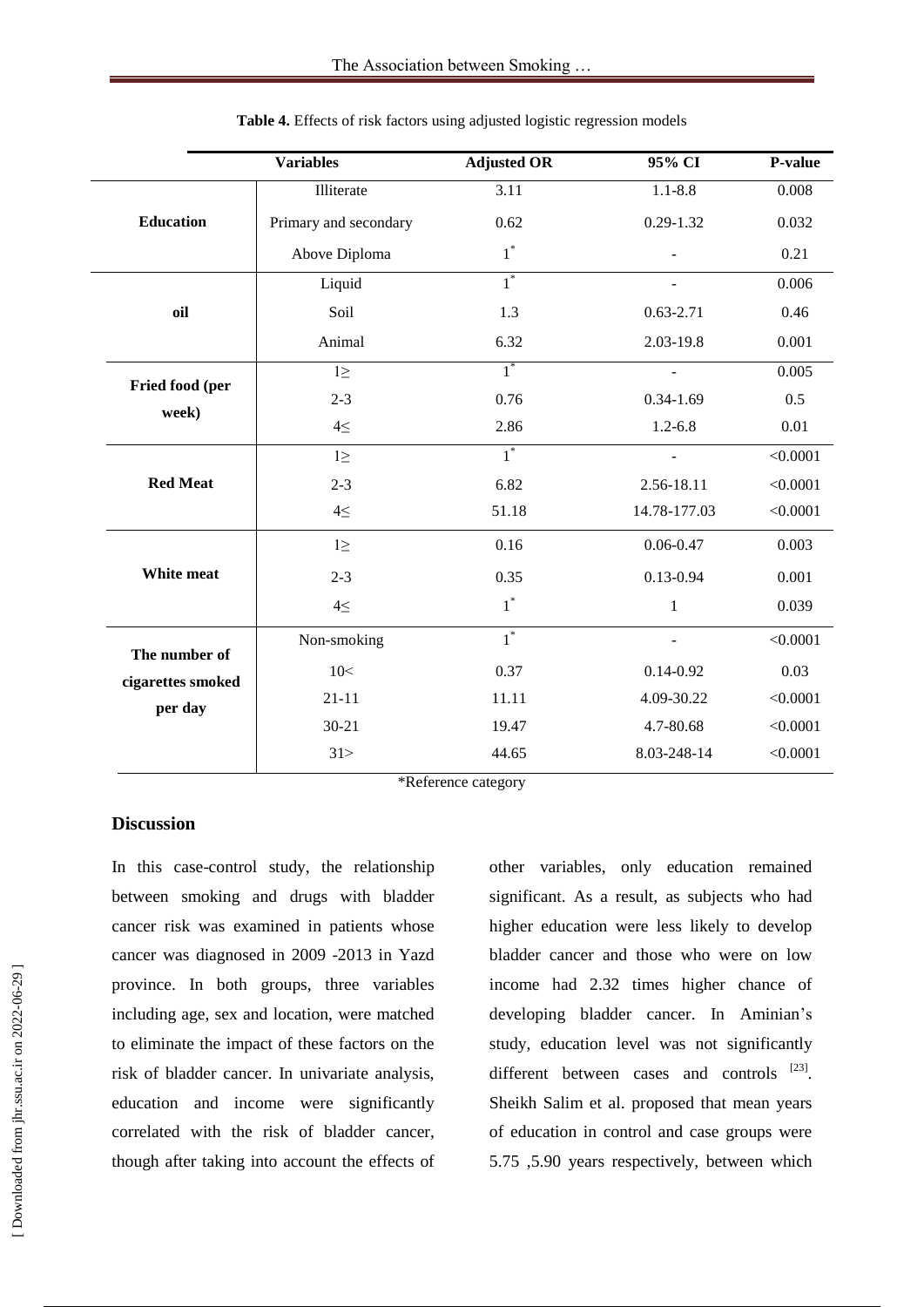no statistically significant difference was observed  $[24]$ , though in the present study, mean difference of education was statistically significant in the case  $(6.77 \pm 5.49 \text{ years})$  and control (7.9  $\pm$  5.21 years) group. Jhamb et al. revealed no significant difference in family income  $(p=0.882)$  and education  $(p=0.22)$ between the groups  $^{[25]}$ .

Ling Zhang et al. in a case-control study of bladder cancer and its risk factors showed that 92% of men and 97% of women in the case group, and, 79% of men and 92% of women in the control group had primary school or lower education level; and thus, a higher percentage of men had secondary school or higher education in the control group  $^{[26]}$ .

The difference between income and education level seen in studies is likely to be due to various classification criteria based on frequency, or different cultural and socioeconomic status in regions. In the current study, the relationship between education and income with bladder cancer can be related to the high level of awareness among people with higher education levels leading to a healthy lifestyle. Moreover, high income may increase access to goods and services; which may protect the individuals against the disease.

Smoking, as the most important known risk factor of bladder cancer, was estimated as the cause of %50 of tumors; and thus, a pathophysiological link was observed between smoking and cancers. Cigarette smoke includes aromatic amines as B.naphthylamines and polycyclic aromatic hydrocarbons which is associated with the bladder cancer  $[17]$ . In this study, as the results of univariate analysis demonstrated, a positive relationship was revealed between smoking, hubble-bubble, drug use and alcohol intake with the bladder cancer. Furthermore, the results of the regression model showed that with increasing the number of smoked cigarettes, the risk of bladder cancer increases. Freedman's study demonstrated that the hazard risk in those who had history of smoking was 2.22 (2.03-2.44;  $CI = 95\%$ ) and in those who were already smoker was reported  $4.06$   $(3.66-4.50;$  CI= 95%) in comparison with those who had never smoked <sup>[20]</sup>. Univar ate analysis revealed results consistent with the findings of the present study, so that Odds ratio in smokers was  $3.16$   $(2.04-4.9)$  and in those who had quit smoking was 2.87 (1.47-5.59) compared with those who had never smoked.

Moreover, in a meta-analysis study, relative risk of bladder cancer for all smokers was 2.58  $(2.37-2.80; CI=95%)$ , and for those who had history of smoking was 2.04  $(1.85 - 2.25)$ <sup>[27]</sup>. In another study, Chen concluded that quitting smoking can reduce the recurrence rate of muscle invasive bladder cancer  $^{[28]}$ . In a casecontrol study, Hosseini showed a significant association between bladder cancer and drug use OR=  $4.6$  (3.53- 6.28). Those with a longer history OR=  $5.42$  (4.12-7.28) were at a greater risk than those with a shorter history OR=3.65 (2.76-4.76).Individuals who smoke heavily and take drugs were 6 times more at risk; and the risk of bladder cancer was significantly associated with duration of drug addiction (r=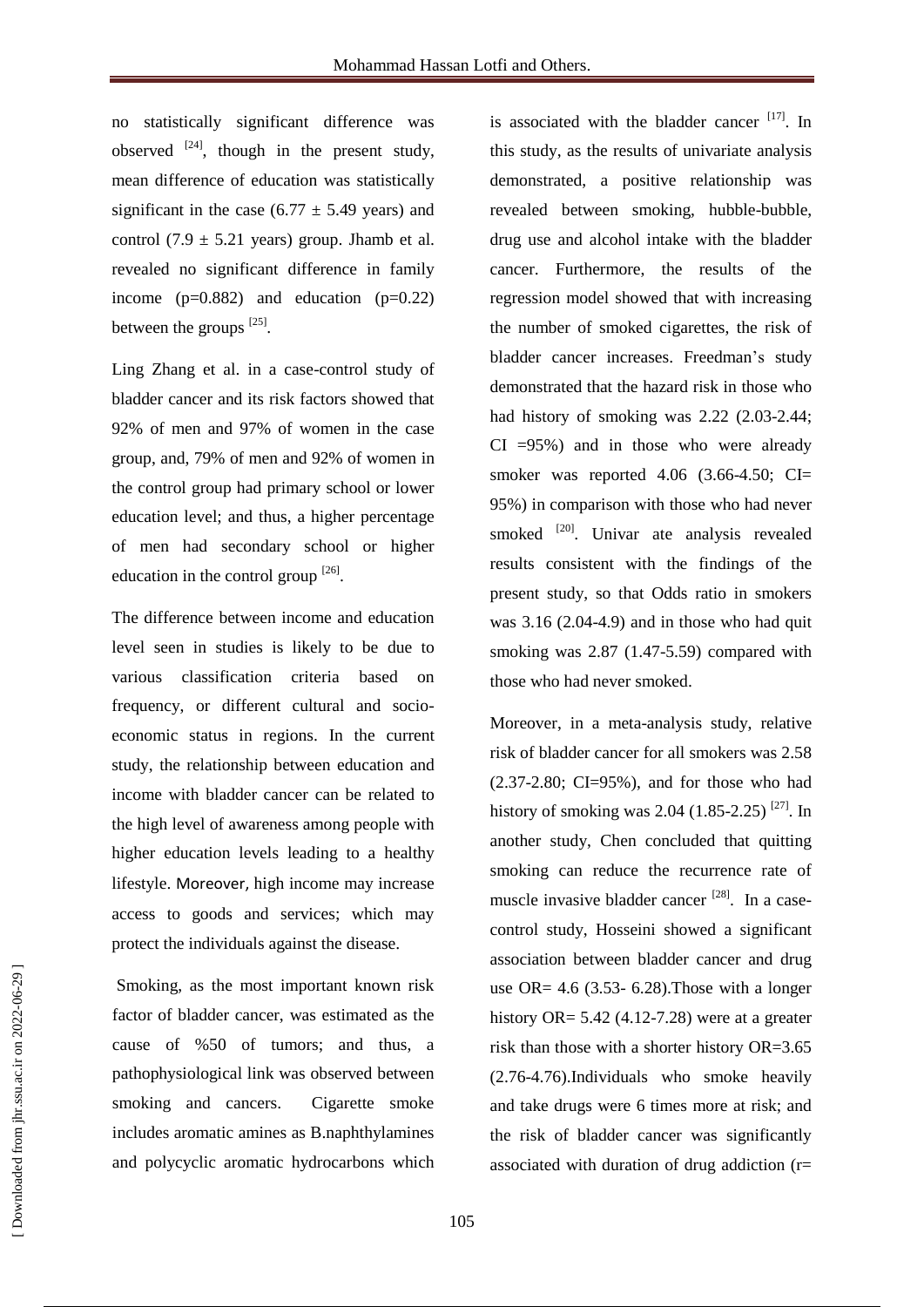0.74,  $p = 0.001$ , type of narcotic  $(r=0.65$ ,  $p=0.001$ ) and concurrent smoking ( $r= 0.74$ ,  $p=0.0001$ )<sup>[29]</sup>.

In Ketabchi's study, the amount, duration, and way of opium use have been demonstrated to be effective in carcinogenic effects of opium in incidence of bladder cancer in the addicted patients <sup>[30]</sup>. In the present study, a significant relationship was detected between the duration of cigarette smoking, drug abuse and alcohol consumption with the risk of bladder cancer. However, no statistically significant difference was observed between the type of opium used in the case and control group, and opium was dominant in both groups.

A study carried out in Japan showed that the incidence of bladder cancer in both sexes within smokers was about 6 years earlier than non-smokers(6.1 years in men and 5.9 years in women). At the time of diagnosis, tumor stage in smokers was significantly higher and tumor size was also larger[31]. Due to the design of case-control study, the age of disease onset in smokers and non-smokers was not clear; however, the mean age of starting smoking was lower in the case group and the duration or number of cigarettes smoked was higher than the control group. Jiang et al. showed that cigarette smoke was associated with the higher risk of bladder cancer in the both groups (case and control) who were not smokers. .Moreover, they proposed a long time exposure of cigarette smoke can be a risk factor for the bladder cancer progression in women [32]. Ling Zhang et al. proposed that within men, smoking was associated with an

increased risk of urothelial cancer OR= 1.8  $(1.4-2.2; \text{CI } 95\%)$ . In addition, a significant relationship was detected with squamous cell carcinoma OR= 1.8 (1.2-2.6; CI=95%). Therefore, non-smoker men and women exposed to cigarette smoke are at increased risk of urothelial cancer as well  $^{[26]}$ . In univariate analysis, subjects exposed to cigarette smoke at work or home had 2.22 times more risk of developing the disease.

In univariate analysis, significant differences were revealed in regard with physical activity between the two groups, while it was not observed in the logistic model. There was no significant difference with respect to duration and type of physical activity between groups, which walking was the dominant physical activity in this study. Although results of a meta-analysis study showed that physical activity reduces the risk of bladder cancer  $[33]$ , in some studies no relationship was reported [34, 35]. Insignificancy of physical activity in these studies seems to be due to the effects of other variables such as smoking. Based on the present study findings, red meat and weekly frequency of fried food consumption was positively related with the, whereas an inverse relationship was observed between bladder cancer and consumption of white meat. After entering variables in a multiple logistic regression model, a statistically significant relationship was demonstrated. In both univariate and multiple logistic regression analysis, the type of oil used for cooking, was significantly associated with the risk of bladder cancer; hence, risk of cancer with use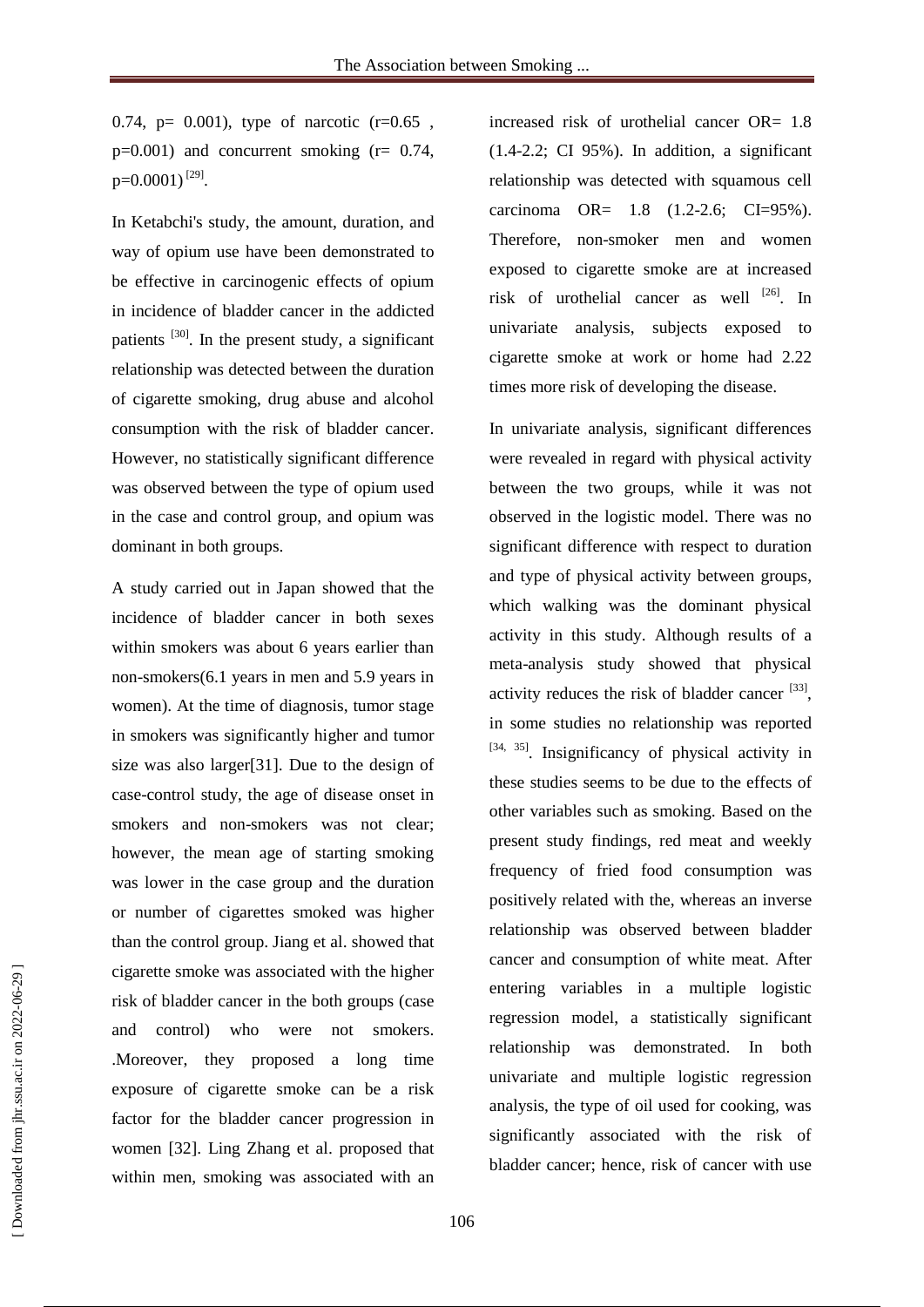of hydrogenated fats was 1.31 times and use of animal fats was 6.34 times more. JW Wu et al. found that consuming processed meats is associated with the bladder cancer (OR= 1.28) and a stronger association for red meat consumption was expressed, as well  $^{[36]}$ . Mirsafa showed that meat and butter were positively and olive oil was negatively associated with the risk of bladder cancer  $[19]$ . In a meta-analysis study, Fei Li showed that, in general for all studies, relative risk of red meat consumption was 1.15 (0.97-1.39; CI= 95%)  $^{[37]}$ . yet, some studies found no relationship between red meat consumption and bladder cancer<sup>[38, 39]</sup>.

The present study suffers from some limitations; some questions may have been answered incorrectly due to social and cultural reasons. In addition, some patients did not cooperate in answering

#### **Conclusion**

Education level, type of oil consumed, weekly frequency of fried foods consumption, white meat, red meat and smoking had significantly been associated with the bladder cancer. As a result, low education level, consumption of hydrogenated and animal fats, fried foods, red meat and smoking status were identified as risk factors for the bladder cancer. Therefore, proper training and intervention programs seem to be effective in reducing the incidence of this type of cancer.

## **Acknowledgments**

We are grateful to all who helped us in conducting this study especially patients with bladder cancer as well as health department staff.

#### **References**

- 1. .WHO. World Health Organization: Cancer. [http://www.who.int/cancer/en/.](http://www.who.int/cancer/en/)
- 2. Zeinalzadeh AH, Hosseini R, Abdullahi L. Survey of Epidemiology of Cancers in the Patients above 15 Years Old in East Azerbaijan Province, Iran 2013. Journal of Ardabil University of Medical Sciences. 2015;15(1):46-55. [Persian]
- 3. Siegel R,Ward E,, Brawley O, Jemal A. Cancer statistics, 2011: the impact of eliminating socioeconemic and racial disparities on premature cancer deaths. CA Cancer J Clin 2011;61(4):212-36.
- 4. Mousavi SM, Gouya MM ,Ramazani R, Davanlou M, Hajsadeghi N, Seddighi Z. Cancer incidence and mortality in Iran. Annals of Oncology. 2009;20(3):556-63.
- 5. Mohaghegh F, Hamta A, Shariatzadeh SM. The study of cancer incidence and cancer registration in Markazi province between 2001-2006 and comparison with national statistics, Iran. Journal of Arak University of Medical Sciences.2008;11(2):84-93[Persian].
- 6. Mohammad-Beigi A, Rezaeeianzadeh A, Tabbatabaei HR. Application of life table in survival analysis of patients with bladder cancer. Zahedan J Res Med Sci (ZJRMS) 2011; 13(3): 25-29. [Persian]
- 7. Dietrich K, Demidenko E, Schned A, Zens M, Heaney J, Karagas M. Parity, early menopause and the incidence of bladder cancer in women: A case–control study and meta-analysis. European Journal of Cancer. 2011;47(4):592-9.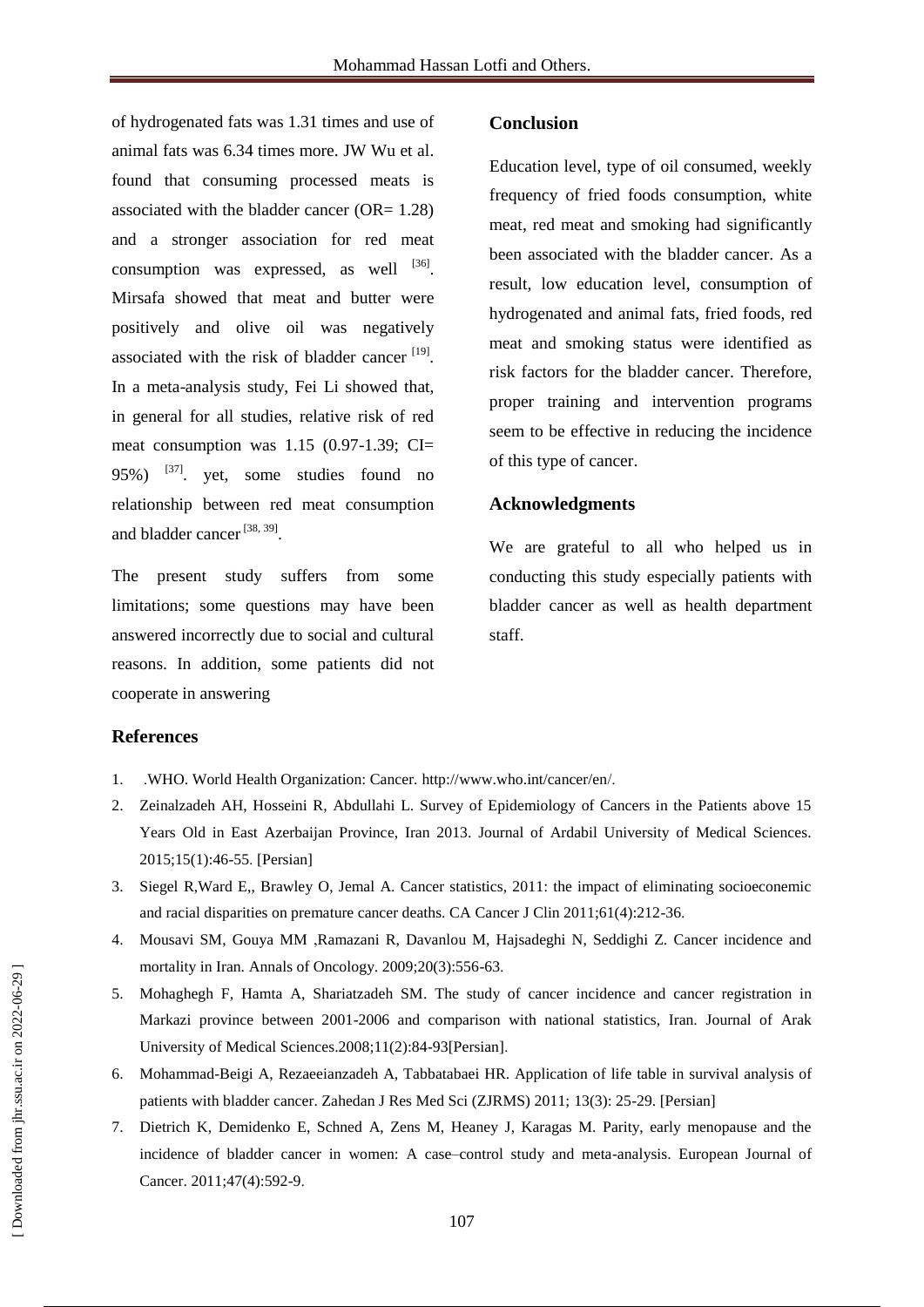- 8. Fauci A, Kasper D, Hauser A, Longo D, Jameson L, Loscalzo J. Harrisons Internal Medicine(oncologic disorders). arjmandpub. 2012;18th Edition.
- 9. Onsory K, Bakhtiari Tajar M, Haji Z, Nouri M. Genetics Polymorphism of CYP3A4 Gene in Bladder Cancer Patients .Genetics in the 3rd Millennium. 2014;12(3):3612-21. [Persian]
- 10. Siegel R, Naishadham D, Jemal A. Cancer statistics, 2013. CA: a cancer journal for clinicians. 2013;63(1):11-30.
- 11. Aliramaji A, Kasaeean A, Yousefnia Pasha Y. Age distribution types of bladder cancers and their relationship with opium consumption and smoking. Caspian J Intern Med. 2015;6(2):82-6.
- 12. Ploeg M, Aben KK, Kiemeney LA. The present and future burden of urinary bladder cancer in the world. World journal of urology. 2009;27(3):289-93.
- 13. Qin Q, Xu X, Wang X, Zheng X-Y. Obesity and risk of bladder cancer: a meta-analysis of cohort studies. Asian Pacific Journal of Cancer Prevention. 2013;14(5):3117-21.
- 14. Etemad K GM, Ramezani R, al. et. Iran Cancer Report. 2009. [Persian]
- 15. Koohi F, Salehiniya H .The trend of incidence of bladder cancer in iran, 2003-2009. Urmia medical journal. 2015;26(1):1-9. [Persian]
- 16. Akbarzadeh Pasha A, Mohammadi Kenari H, Hajian K, Alizadeh Navaei R. The Incidence of Bladder Cancer in Mazandaran Province for Three Years. Journalof Babol University Of Medical Sciences. 2012;14(3):80-4. [Persian]
- 17. Burger M, Catto JW, Dalbagni G, Grossman HB, Herr H, Karakiewicz P, et al. Epidemiology and risk factors of urothelial bladder cancer. European urology. 2013;63(2):234-41.
- 18. Yavari P, al. e .Epidemiology textbook of prevalent diseases in iran. publication gap. . 2014;3. [Persian
- 19. Mirsafa F, Abdolahi M, Houshiar Rad A. The Relationship between Food Intake and Bladder Cancer: A Case Control Study. Armaghane danesh. 2015;19(10):828-40. [Persian]
- 20. Freedman ND ,Silverman DT, Hollenbeck AR, Schatzkin A, Abnet CC. Association between smoking and risk of bladder cancer among men and women. Jama. 2011;306(7):737-45.
- 21. Colombel M, Soloway M, Akaza H, Böhle A, Palou J, Buckley R, et al. Epidemiology, staging, grading, and risk stratification of bladder cancer. european urology supplements. 2008;7(10):618-26.
- 22. Simforoosh N, Nouralizadeh A. Iranian Textbook Of Urology. Shaheed Beheshti University of Medical Sciences,. 2007. [Persian]
- 23. Aminian O, Saburi A, Mohseni H, Akbari H, Chavoshi F, Akbari H. Occupational risk of bladder cancer among Iranian male workers. Urology annals. 2014;6(2):135-8.
- 24. Shakhssalim N, Hosseini SY, Basiri A, Eshrati B, Mazaheri M, Soleimanirahbar A. Prominent bladder cancer risk factors in Iran .Asian Pac J Cancer Prev. 2010;11(3):601-6.
- 25. Jhamb M, Lin J, Ballow R, Kamat AM, Grossman HB, Wu X. Urinary tract diseases and bladder cancer risk: a case–control study. Cancer Causes & Control. 2007;18(8):839-45.
- 26. Zheng Y-L, Amr S, Doa'a AS, DashC, Ezzat S, Mikhail NN, et al. Urinary bladder cancer risk factors in Egypt: a multicenter case–control study. Cancer Epidemiology Biomarkers & Prevention. 2012;21(3):537- 46.